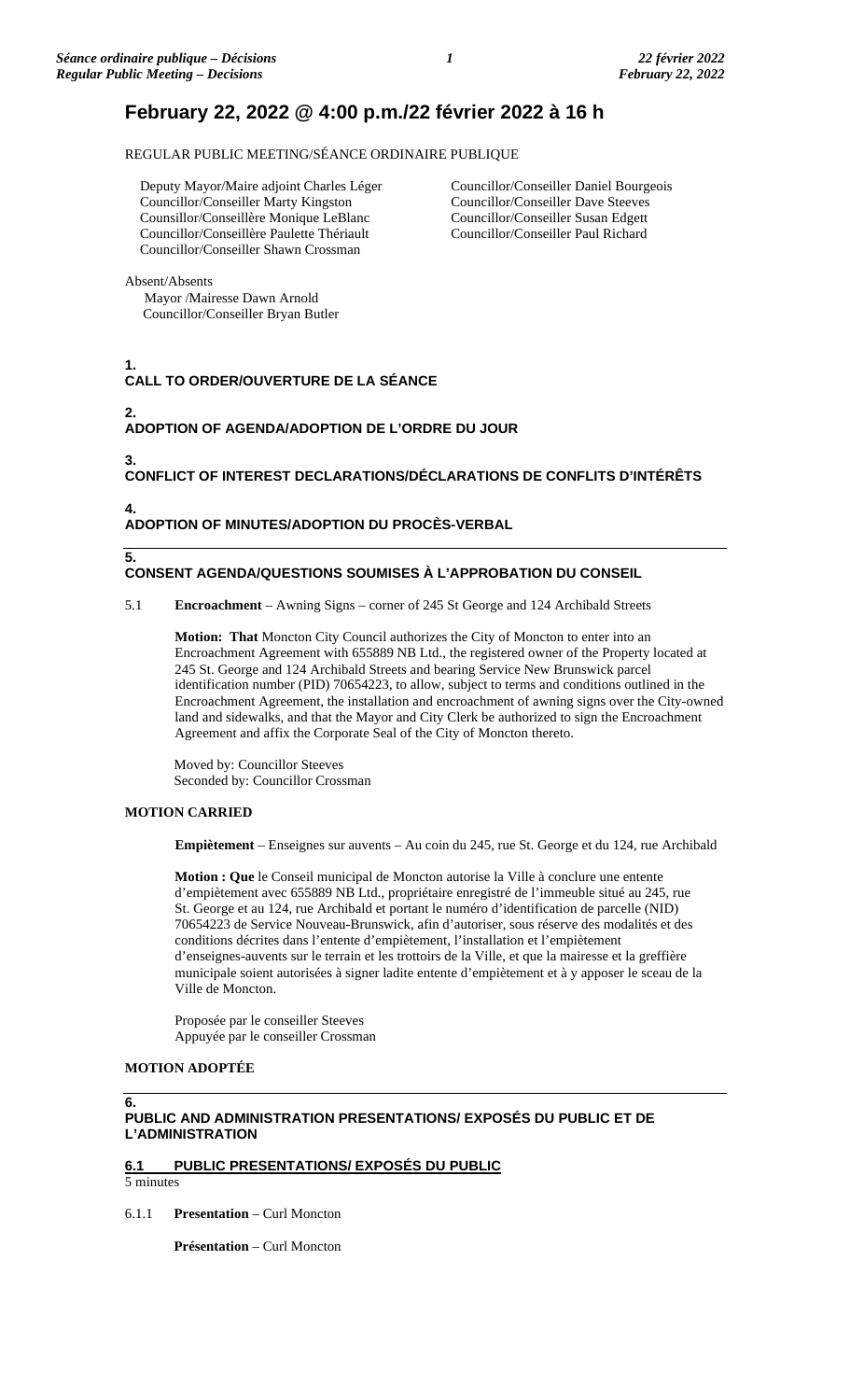#### **Other Presentation/Autres présentations**

2 minutes

- **6.2 ADMINISTRATION PRESENTATIONS/ EXPOSÉS DE L'ADMINISTRATION**  15 minutes
- 6.2.1 **Presentation** Partnership with NB Commissioner on Anti-Racism

**Présentation** – Partenariat avec la Commissaire sur le racisme systémique du NB

6.2.2 **Update** – **RCMP** –Superintendent Ron DeSilva, Officer in Charge (OIC) of the Codiac Regional RCMP

**Mise à jour** – **GRC** – Ron DeSilva, surintendant du Service régional de Codiac de la GRC

6.2.3 **Report** to the Community (2021 Strategic Plan) – Marc Landry

**Rapport** au public (Plan stratégique 2021) – Marc Landry

### **7. PLANNING MATTERS/ QUESTIONS D'URBANISME**

7.1 **Introduction** – MID Industrial Park (Shediac Road) – Rezoning, Municipal Plan Amendment, and Urban Boundary Expansion

**Motion: That** Moncton City Council proceed with the municipal plan and rezoning amendment process of By-Laws MP-113.33 & Z.222.2, and:

- a) That a Public Presentation be set for March 21, 2022;
- b) That a Public Hearing be set for May 2, 2022;
- c) That the By-Laws be referred to the Planning Advisory Committee for their written views, with an extension to April 27, 2022 to receive those views; and

The rezoning, if approved, should be subject to the following conditions including but not limited to:

- 1) That the landowner shall enter into a subdivision agreement with the City;
- 2) That approval from the Department of Environment and Local Government be obtained prior to undertaking work in a watercourse or wetland buffer.

Moved by: Councillor Edgett Seconded by: Councillor Kingston

# **MOTION CARRIED**

*Councillor LeBlanc not present for the vote*

**Introduction** – Parc industriel MID (chemin Shediac) – Rezonage, modification du Plan municipal et agrandissement du périmètre urbain

**Motion: Que** le Conseil municipal de Moncton procède à la modification du Plan municipal et du rezonage en vertu des arrêtés MP-113.33 et Z.222.2 et :

- a) Qu'un exposé public soit présenté le 21 mars 2022;
- b) Qu'une audience publique ait lieu le 2 mai 2022;
- c) Que les arrêtés soient soumis, pour qu'il exprime ses commentaires par écrit, au Comité consultatif sur l'urbanisme, en lui donnant jusqu'au 27 avril 2022 pour déposer ces commentaires;

Le rezonage, s'il est approuvé, devrait être soumis aux conditions suivantes, entre autres :

- 1) Que le propriétaire foncier conclue un accord de lotissement avec la Ville;
- 2) Que l'on obtienne l'approbation du ministère de l'Environnement et des Gouvernements locaux avant de réaliser des travaux dans la zone tampon d'un cours d'eau ou d'un milieu humide.

Proposée par la conseillère Edgett Appuyée par le conseiller Kingston

# **MOTION ADOPTÉE**

*Conseillère LeBlanc n'était pas présente pour le vote*

**8.**

# **STATEMENTS BY MEMBERS OF COUNCIL/ EXPOSÉS DES MEMBRES DU CONSEIL**

**9.**

**REPORTS AND RECOMMENDATIONS FROM COMMITTEES AND PRIVATE MEETINGS/ RAPPORTS ET RECOMMANDATIONS DES COMITÉS ET RÉUNIONS À HUIS CLOS**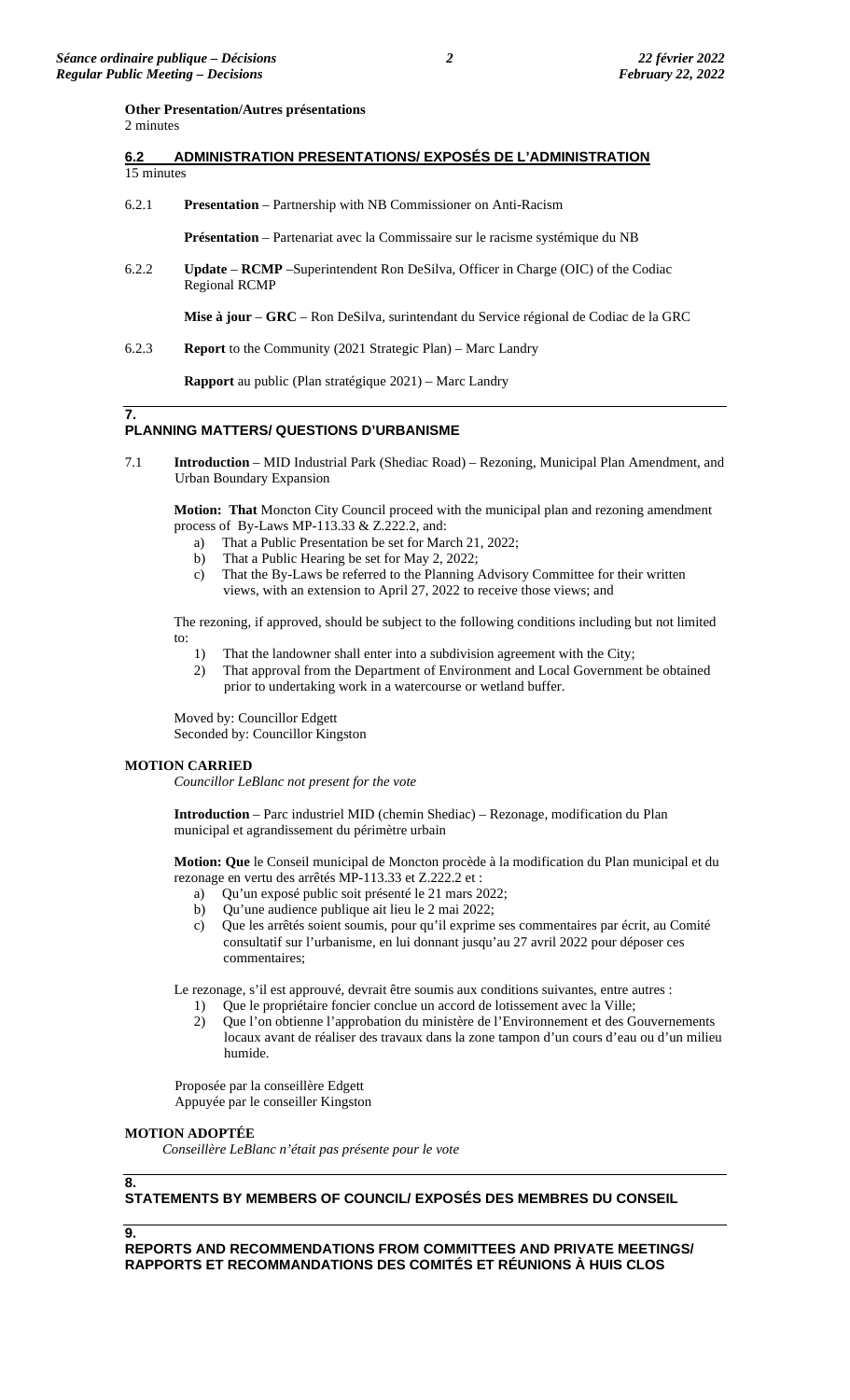# 9.1 **Recommendation(s)** – Private Session – February 14, 2022

**Motion: That** Moncton City Council authorizes the City of Moncton to enter into an Agreement of Purchase and Sale with Frances Thora MacAleese to purchase the PID 00783373, located near MacAleese Lane in the City of Moncton and Province of New Brunswick, and that the Mayor and City Clerk be authorized to execute all documents necessary to complete the purchase transactions and to affix the Corporate Seal of the City of Moncton thereto.

Moved by: Councillor Thériault Seconded by: Councillor Crossman

#### **MOTION CARRIED**

*Councillor LeBlanc not present for the vote*

**Motion: That** Moncton City Council direct administration to draft the necessary legal documents to amend the Operations and Maintenance Agreement, signed between the City and ASM Global, to provide another one year extension (in addition to the two year term extension provided in 2020) and modified guaranteed annual payment plan, as well as financial support to assist with the payment of operational losses in 2022 (in addition to the support from 2020 and 2021), which will be recovered in future years based on the terms of the addendum to the Operations and Maintenance Agreement with ASM Global due to the Covid-19 pandemic; and, that the Mayor and City Clerk be authorized to sign and affix the corporate seal of the City of Moncton to the amending agreement(s), agreement(s) and any other necessary documentation relating thereto.

Moved by: Councillor Thériault Seconded by: Councillor Kingston

#### **MOTION CARRIED**

*Naye: Councillor Crossman Councillor Bourgeois*

*Councillor LeBlanc not present for the vote*

**Motion: That** the City release the remaining \$30,000 contribution to Curl Moncton based on their adherence to their Strategic Plan which remains as a standing item at all Board Meetings.

Moved by: Councillor Seconded by: Councillor

# **MOTION CARRIED**

*Councillor Steeves was not present for the vote*

**Recommandation(s)** – Séance à huis clos – 14 février 2022

**Motion : Que** le Conseil municipal de Moncton autorise la Ville à conclure une convention d'achat-vente avec Frances Thora MacAleese pour l'acquisition de la parcelle portant le NID 00783373, située non loin de la ruelle MacAleese à Moncton au Nouveau-Brunswick, et que la mairesse et la greffière municipale soient autorisées à signer tous les documents nécessaires pour effectuer les transactions d'achat et à y apposer le sceau de la Ville de Moncton.

Proposée par la conseillère Thériault Appuyée par le conseiller Crossman

#### **MOTION ADOPTÉE**

*Conseilllère LeBlanc n'était pas présente pour le vote*

**Motion : Que** le Conseil municipal de Moncton donne à l'Administration pour consigne de rédiger les documents juridiques nécessaires afin de modifier l'accord d'exploitation et d'entretien conclu entre la Ville et ASM Global, afin de proroger l'accord pour un autre délai d'un an (en plus de la prorogation de deux ans concédée en 2020) et de modifier le plan des paiements annuels garantis, en plus de l'aider à financer les pertes opérationnelles de 2022 (en plus de l'aide offerte en 2020 et en 2021) qui seront amorties sur les prochaines années d'après les conditions de l'annexe de l'accord d'exploitation et d'entretien conclu avec ASM Global en raison de la pandémie de COVID-19; et que la mairesse et la greffière municipale soient autorisées à signer les accords de modification et autres et tous les documents afférents nécessaires et à y apposer le sceau de la Ville de Moncton.

Proposée par la conseillère Thériault Appuyée par le conseiller Kingston

**MOTION ADOPTÉE**

*Contre :*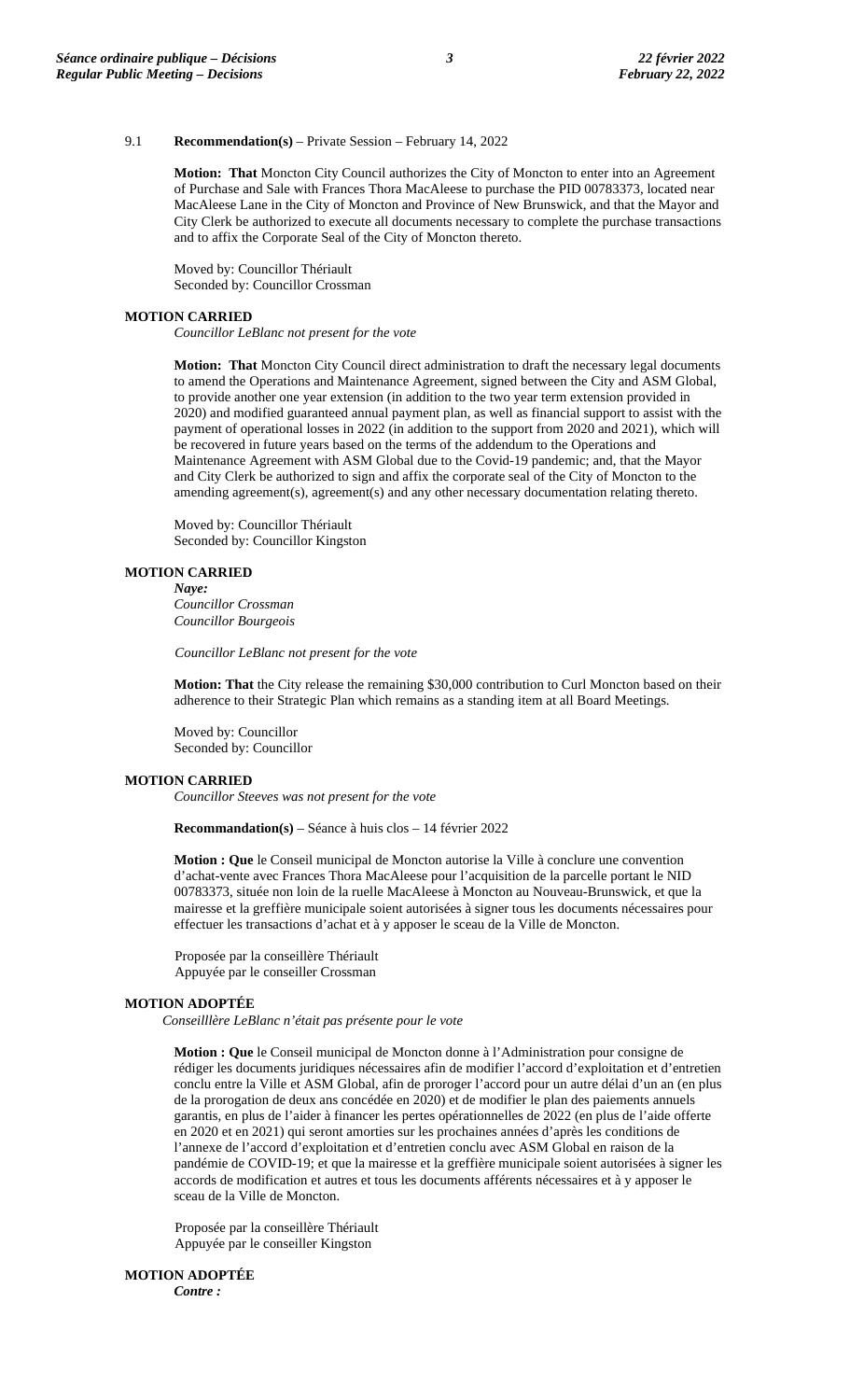*Conseiller Bourgeois Conseiller Crossman*

*Conseilllère LeBlanc n'était pas présente pour le vote*

**Motion : Que** la Ville autorise le versement du solde de 30 000 \$ de la contribution à Curl Moncton à la condition que cet organisme respecte son plan stratégique, qui reste inscrit à l'ordre du jour de toutes les séances de son conseil d'administration.

Proposée par la conseillère Thériault Appuyée par le conseiller Crossman

#### **MOTION ADOPTÉE**

**10.**

*Conseiller Steeves n'était pas présent pour le vote*

### **REPORTS FROM ADMINISTRATION/ RAPPORTS DE L'ADMINISTRATION**

#### 10.1 **2022** Standard Municipal Specifications

**Motion: That** Moncton City Council approve, in principle, the latest edition of the Standard Municipal Specifications (2022).

Moved by: Councillor LeBlanc Seconded by: Councillor Crossman

#### **MOTION CARRIED**

*Councillor Steeves was not present for the vote*

**Devis** normalisé, édition 2022

**Motion : Que** le Conseil municipal de Moncton approuve, en principe, la plus récente édition du Devis municipal normalisé (2022).

Proposée par la conseillère LeBlanc Appuyée par le conseiller Crossman

#### **MOTION ADOPTÉE**

*Conseiller Steeves n'était pas présent pour le vote*

#### 10.2 **Quotation QP22-004** – Curb Grinding for Driveway Openings

**Motion: That** Moncton City Council approve Administration's recommendation to award Quotation #QP22-004 – Curb Grinding for Driveway Openings, to the lowest Bidder meeting all Terms and Conditions, Specifications and Requirements, being Industrial Cold Milling, a division of Miller Paving Limited in accordance with the unit rates specified in the firm's Quotation submission, which represents a Total Estimated Annual Contract Value of \$46,862.50 including H.S.T. @ 15%, with options to extend the agreement up to four (4) additional twelve (12) month periods, if it is deemed to be in the City's best interest to do so.

Moved by: Councillor Richard Seconded by: Councillor Kingston

#### **MOTION CARRIED**

*Councillor Steeves was not present for the vote*

**Proposition de prix QP22-004** – Renouvellement de bordures de rue pour voies d'entrée

**Motion : Que** le Conseil municipal de Moncton approuve la recommandation de l'Administration d'attribuer le contrat de la proposition de prix nº QP22-004 (Renouvellement de bordures de rue pour voies d'entrée) au soumissionnaire le moins-disant qui respecte l'ensemble des clauses et des conditions, du cahier des charges et des exigences, soit Industrial Cold Milling, division de Miller Paving Limited, conformément aux prix unitaires précisés dans la proposition de prix de l'entreprise, ce qui représente, pour ce contrat annuel, une valeur totale estimative de 46 862,50 \$, dont la TVH de 15 %, le contrat étant assorti d'options permettant de le proroger pour une durée d'au plus quatre (4) périodes supplémentaires de douze (12) mois chacune, si cette prorogation répond aux intérêts supérieurs de la Ville.

Proposée par le conseiller Richard Appuyée par le conseiller Kingston

#### **MOTION ADOPTÉE**

*Conseiller Steeves n'était pas présent pour le vote*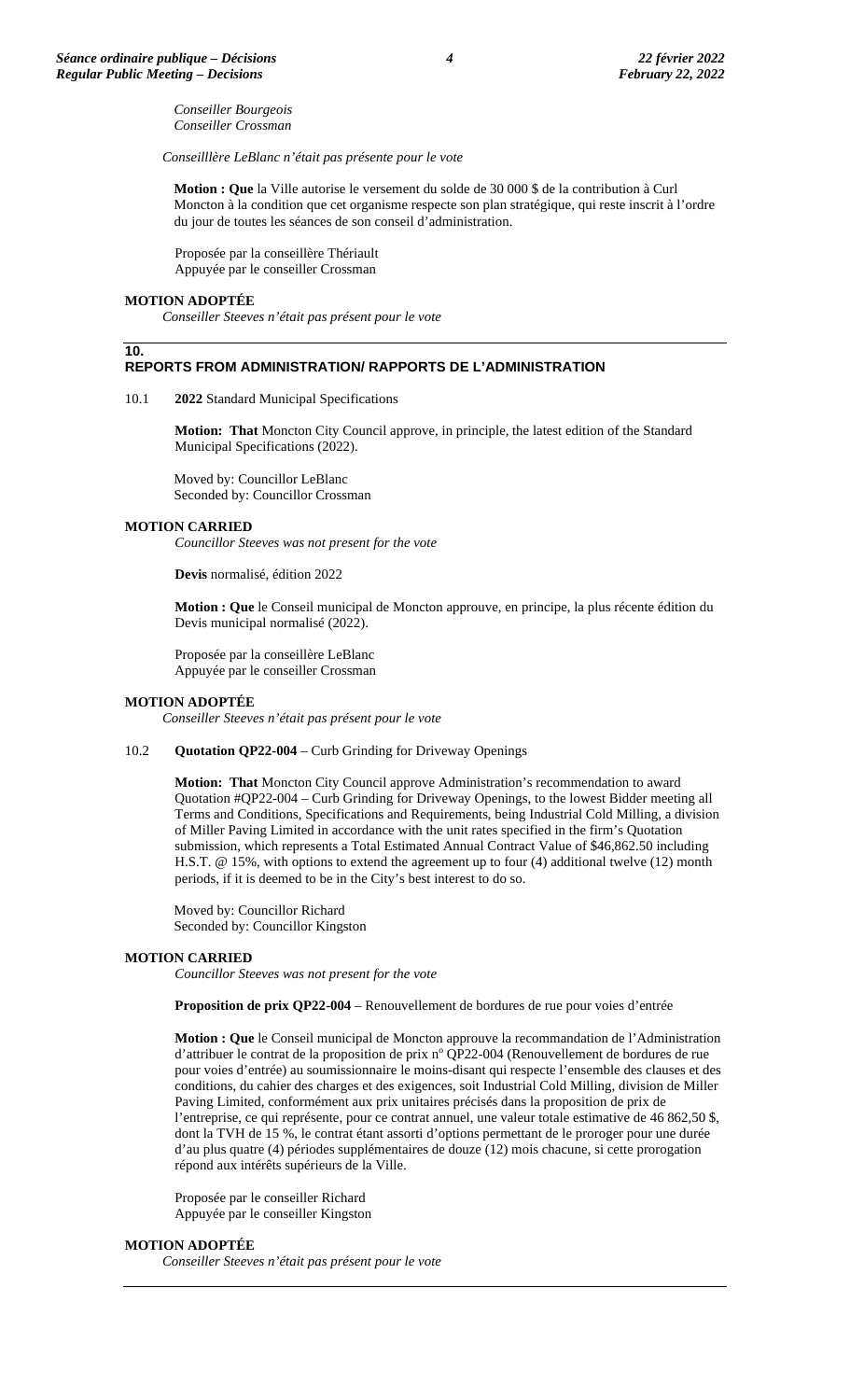### **11. READING OF BY-LAWS/ LECTURE D'ARRÊTÉS MUNICIPAUX**

11.1 **A By-Law** in Amendment of a Bylaw Respecting the Proceedings of Moncton City Council and Committee Meetings, being By-Law A-418.3 – *Second and Third Readings*

Moved by: Councillor Edgett Seconded by: Councillor Kingston

# **MOTION CARRIED**

*Naye : Councillor Bourgeois Councillor Crossman*

**Arrêté** portant modification de l'arrêté concernant les délibérations du conseil municipal de Moncton et les réunions des comités, soit l'arrêté A-418.3 – *Deuxième et troisième lectures*

Proposée par la conseillère Edgett Appuyée par le conseiller Kingston

#### **MOTION ADOPTÉE**

**12.**

*Contre : Conseiller Bourgeois Conseiller Crossman*

# **NOTICES MOTIONS AND RESOLUTIONS/ AVIS DE MOTIONS ET RÉSOLUTIONS**

- 12.1 **Deposit** General Operating Reserve Fund
	- **WHEREAS** section 101 of the Local Governance Act of New Brunswick confers power on City Council to create a General Operating Reserve Fund; and
	- **WHEREAS** the said Act requires that deposits made into the General Operating Reserve Fund be authorized by resolution; and
	- **WHEREAS** the City Treasurer recommends the deposit of \$328,000, being the budgeted 2022 deposit from the City's General Fund, be made to the General Operating Reserve Fund.

**THEREFORE BE IT RESOLVED** that authorization be granted for a deposit in the amount of \$328,000 into the General Operating Reserve Fund.

Moved by: Councillor LeBlanc Seconded by: Councillor Kingston

# **MOTION CARRIED**

**Dépôt** – Réserve générale d'exploitation

- **ATTENDU QUE** l'article 101 de la *Loi sur la gouvernance locale du Nouveau-Brunswick* habilite le Conseil municipal à créer le fonds de la réserve générale d'exploitation;
- **ATTENDU QUE** ladite loi oblige à autoriser par résolution les dépôts à effectuer dans le fonds de la réserve générale d'exploitation;
- **ATTENDU QUE** la trésorière municipale recommande de déposer, dans le fonds de la réserve générale d'exploitation, la somme de 328 000 \$, soit le dépôt budgété en 2022 et à puiser dans le fonds de la réserve générale de la Ville;

**IL EST PAR CONSÉQUENT RÉSOLU** d'autoriser le dépôt de la somme de 328 000 \$ dans le fonds de la réserve générale d'exploitation.

Proposée par la conseillère LeBlanc Appuyée par le conseiller Kingston

# **MOTION ADOPTÉE**

12.2 **Deposit** – General Capital Reserve Fund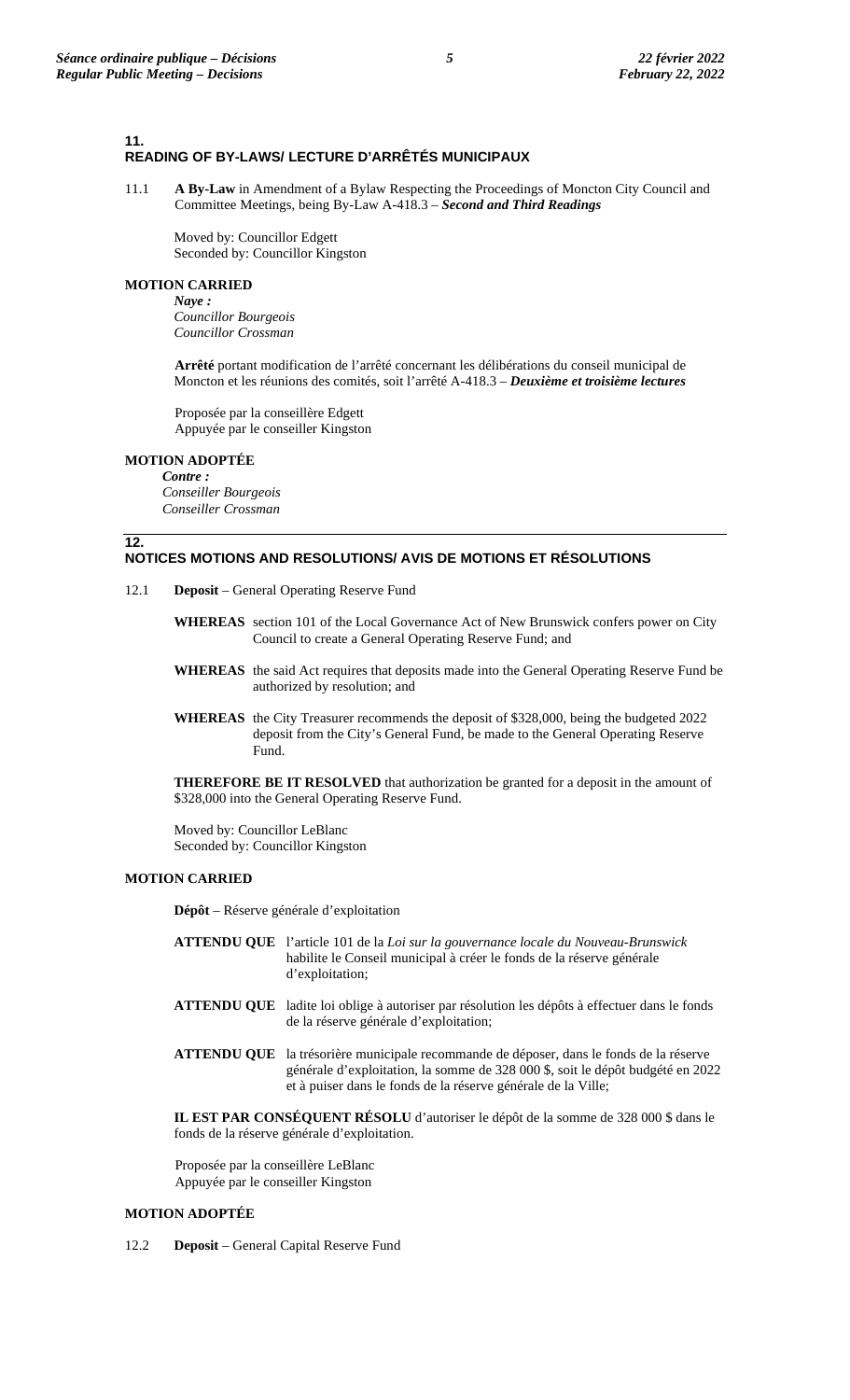- **WHEREAS** section 101 of the Local Governance Act of New Brunswick confers power on City Council to create a General Capital Reserve Fund; and
- **WHEREAS** the said Act requires that deposits made into the General Capital Reserve Fund be authorized by resolution; and
- **WHEREAS** the City Treasurer recommends the deposit of \$12,667,828, being the 2022 budgeted deposit from the City's General Operating Fund, be made to the General Capital Reserve Fund.

**THEREFORE BE IT RESOLVED** that authorization be granted for a deposit in the amount of \$12,667,828, into the General Capital Reserve Fund.

Moved by: Councillor Edgett Seconded by: Councillor Kingston

# **MOTION CARRIED**

**Dépôt** – Réserve générale d'immobilisations

- **ATTENDU QUE** l'article 101 de la *Loi sur la gouvernance locale du Nouveau-Brunswick* habilite le Conseil municipal à créer le fonds de la réserve générale d'immobilisations;
- **ATTENDU QUE** ladite loi oblige à autoriser par résolution les dépôts à effectuer dans le fonds de la réserve générale d'immobilisations;
- **ATTENDU QUE** la trésorière municipale recommande de déposer, dans le fonds de la réserve générale d'immobilisations, la somme de 12 667 828 \$, soit le dépôt budgété pour 2022 et à puiser dans le fonds de la réserve générale d'exploitation;

**IL EST PAR CONSÉQUENT RÉSOLU** d'autoriser le dépôt de la somme de 12 667 828 \$ dans le fonds de la réserve générale d'immobilisations.

Proposée par la conseillère Edgett Appuyée par le conseiller Kingston

# **MOTION ADOPTÉE**

- 12.3 **Deposit** General Utility Operating Reserve Fund
	- **WHEREAS** section 117(7) of the Local Governance Act of New Brunswick confers power on City Council to create a Utility Operating Reserve Fund; and
	- **WHEREAS** the said Act requires that deposits made into the Utility Operating Reserve Fund be authorized by resolution; and
	- **WHEREAS** the City Treasurer recommends the deposit of \$10,000, being the budgeted 2022 deposit from the City's Utility Operating Fund, be made to the Utility Operating Reserve Fund.

**THEREFORE BE IT RESOLVED** that authorization be granted for a deposit in the amount of \$10,000 into the Utility Operating Reserve Fund.

Moved by: Councillor Edgett Seconded by: Councillor Steeves

# **MOTION CARRIED**

**Dépôt** – Réserve d'exploitation des services publics

- **ATTENDU QUE** l'article 117(7) de la *Loi sur la gouvernance locale du Nouveau-Brunswick* habilite le Conseil municipal à créer le fonds de la réserve d'exploitation des services publics;
- **ATTENDU QUE** ladite loi oblige à autoriser par résolution les dépôts à effectuer dans le fonds de la réserve d'exploitation des services publics;
- **ATTENDU QUE** la trésorière municipale recommande de déposer, dans le fonds de la réserve d'exploitation des services publics, la somme de 10 000 \$, soit le dépôt budgété pour 2022 et à puiser dans le fonds de la réserve d'exploitation des services publics de la Ville;